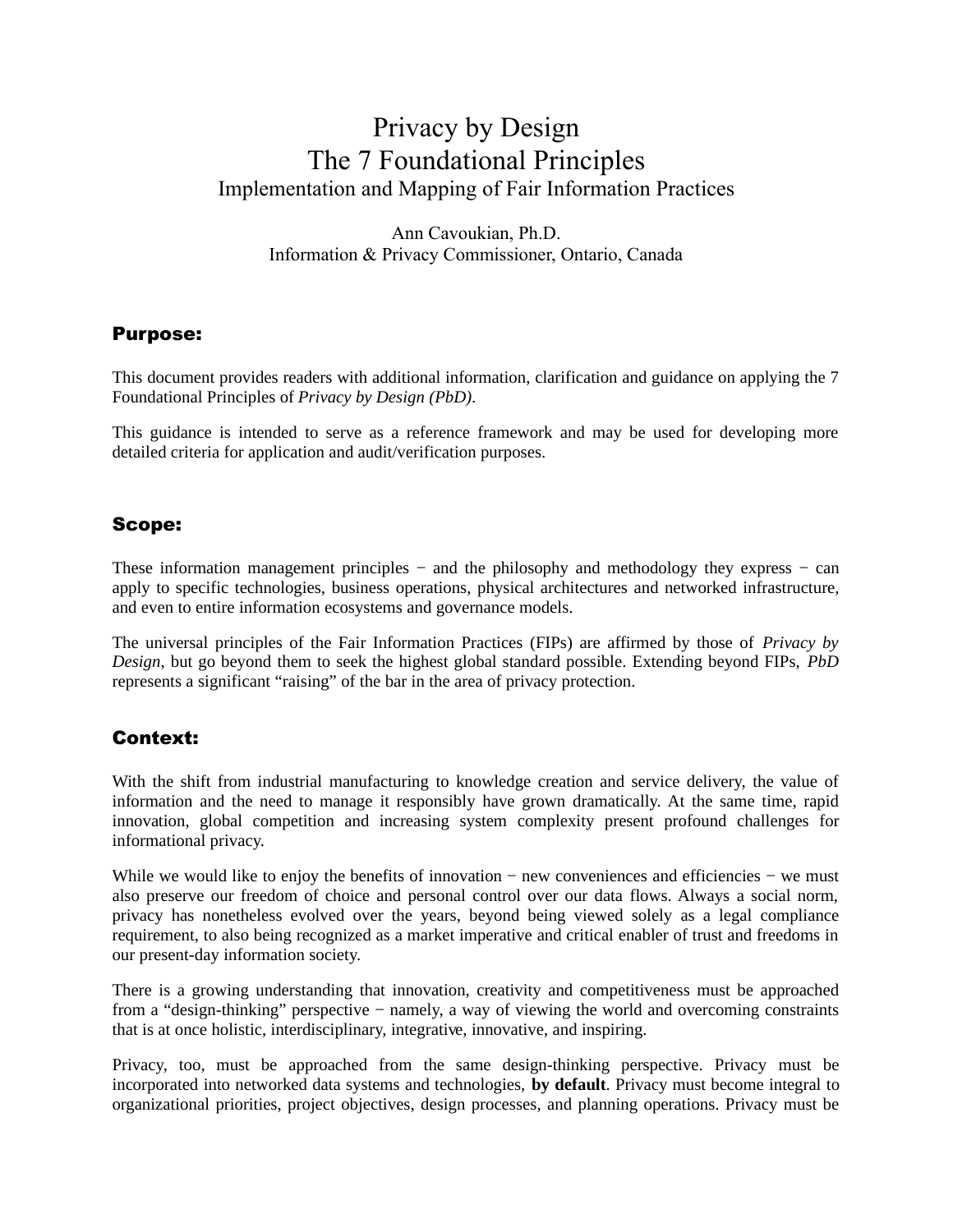embedded into every standard, protocol and process that touches our lives. This document seeks to make this possible by striving to establish a universal framework for the strongest protection of privacy available in the modern era.

The 7 Foundational Principles of Privacy by Design are presented below *in Bold***,** followed by the FIPs principles that map onto each one.

### 1. *Proactive* not Reactive; *Preventative* not Remedial

*The Privacy by Design approach is characterized by proactive rather than reactive measures. It anticipates and prevents privacy invasive events before they happen. PbD does not wait for privacy risks to materialize, nor does it offer remedies for resolving privacy infractions once they have occurred − it aims to prevent them from occurring. In short, Privacy by Design comes before-the-fact, not after.*

Whether applied to information technologies, organizational practices, physical design, or networked information ecosystems, *PbD* begins with an explicit recognition of the value and benefits of proactively adopting strong privacy practices, early and consistently (for example, preventing (internal) data breaches from happening in the first place). This implies:

- A clear commitment, at the highest levels, to set and enforce high standards of privacy − generally higher than the standards set out by global laws and regulation.
- A privacy commitment that is demonstrably shared throughout by user communities and stakeholders, in a culture of continuous improvement.
- Established methods to recognize poor privacy designs, anticipate poor privacy practices and outcomes, and correct any negative impacts, well before they occur in proactive, systematic, and innovative ways.

# 2. Privacy as the *Default*

*We can all be certain of one thing – the default rules! Privacy by Design seeks to deliver the maximum degree of privacy by ensuring that personal data are automatically protected in any given IT system or business practice. If an individual does nothing, their privacy still remains intact. No action is required on the part of the individual to protect their privacy – it is built into the system, by default.* 

This *PbD* principle, which could be viewed as **Privacy by Default,** is particularly informed by the following FIPs:

- **Purpose Specification**  the purposes for which personal information is collected, used, retained and disclosed shall be communicated to the individual (data subject) at or before the time the information is collected. Specified purposes should be clear, limited and relevant to the circumstances.
- **Collection Limitation** the collection of personal information must be fair, lawful and limited to that which is necessary for the specified purposes.
- **Data Minimization** − the collection of personally identifiable information should be kept to a strict minimum. The design of programs, information and communications technologies, and systems should begin with non-identifiable interactions and transactions, as the default. Wherever possible, identifiability, observability, and linkability of personal information should be minimized.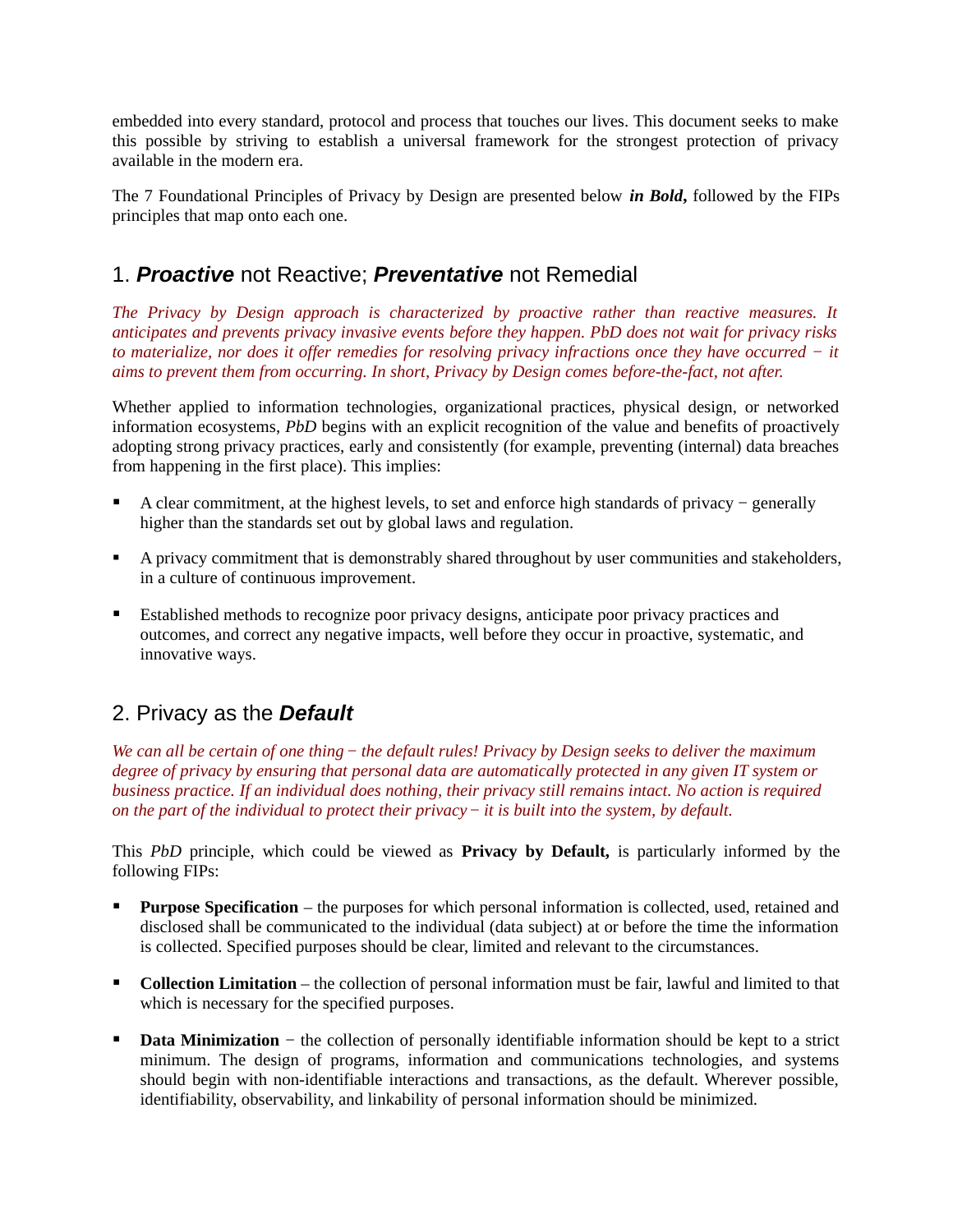**Use, Retention, and Disclosure Limitation** – the use, retention, and disclosure of personal information shall be limited to the relevant purposes identified to the individual, for which he or she has consented, except where otherwise required by law. Personal information shall be retained only as long as necessary to fulfill the stated purposes, and then securely destroyed.

Where the need or use of personal information is not clear, there shall be a presumption of privacy and the precautionary principle shall apply: the default settings shall be the most privacy protective.

# 3. Privacy *Embedded* into Design

*Privacy by Design is embedded into the design and architecture of IT systems and business practices. It is not bolted on as an add-on, after the fact. The result is that privacy becomes an essential component of the core functionality being delivered. Privacy is integral to the system, without diminishing functionality.*

Privacy must be embedded into technologies, operations, and information architectures in a holistic, integrative and creative way. Holistic, because additional, broader contexts must always be considered. Integrative, because all stakeholders and interests should be consulted. Creative, because embedding privacy sometimes means re-inventing existing choices because the alternatives are unacceptable.

- A systemic, principled approach to embedding privacy should be adopted − one that relies upon accepted standards and frameworks, which are amenable to external reviews and audits. All fair information practices should be applied with equal rigour, at every step in the design and operation.
- Wherever possible, detailed privacy impact and risk assessments should be carried out and published, clearly documenting the privacy risks and all measures taken to mitigate those risks, including consideration of alternatives and the selection of metrics.
- The privacy impacts of the resulting technology, operation or information architecture, and their uses, should be demonstrably minimized, and not easily degraded through use, misconfiguration or error.

# 4. **Full** Functionality – Positive-Sum, not Zero-Sum

*Privacy by Design seeks to accommodate all legitimate interests and objectives in a positive-sum "winwin" manner, not through a dated, zero-sum approach, where unnecessary trade-offs are made. Privacy by Design avoids the pretence of false dichotomies, such as privacy vs. security, demonstrating that it is possible, and far more desirable, to have both.*

*Privacy by Design does not simply involve the making of declarations and commitments − it relates to* satisfying all legitimate objectives − not only the privacy goals. *Privacy by Design* is doubly-enabling in nature, permitting full functionality – real, practical results and beneficial outcomes to be achieved for multiple parties.

- When embedding privacy into a given technology, process, or system, it should be done in such a way that full functionality is not impaired, and to the greatest extent possible, that all requirements are optimized.
- Privacy is often positioned in a zero-sum manner as having to compete with other legitimate interests, design objectives, and technical capabilities, in a given domain. *Privacy by Design* rejects taking such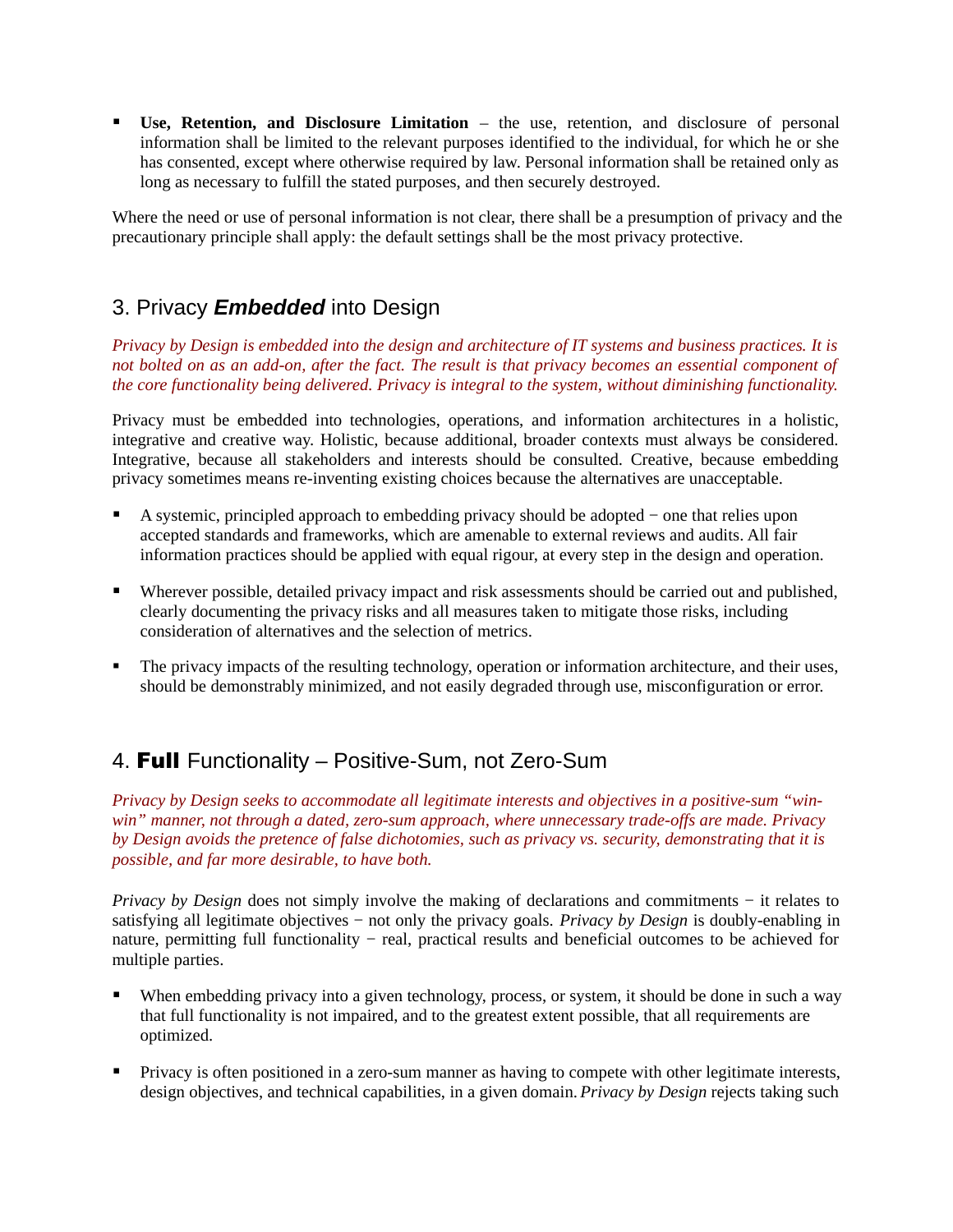an approach – it embraces legitimate non-privacy objectives and accommodates them, in an innovative positive-sum manner.

 All interests and objectives must be clearly documented, desired functions articulated, metrics agreed upon and applied, and trade-offs rejected as often being unnecessary, in favour of finding a solution that enables multi-functionality.

Additional recognition is garnered for creativity and innovation in achieving all objectives and functionalities in an integrative, positive-sum manner. Entities that succeed in overcoming outmoded zero-sum choices are demonstrating first-class global privacy leadership, having achieved the Gold Standard.

### 5. End-to-End Security – Lifecycle Protection

*Privacy by Design, having been embedded into the system prior to the first element of information being collected, extends securely throughout the entire lifecycle of the data involved — strong security measures are essential to privacy, from start to finish. This ensures that all data are securely retained, and then securely destroyed at the end of the process, in a timely fashion. Thus, Privacy by Design ensures cradle to grave, secure lifecycle management of information, end-to-end.*

Privacy must be continuously protected across the entire domain and throughout the life-cycle of the data in question. There should be no gaps in either protection or accountability. The "Security" principle has special relevance here because, at its essence, without strong security, there can be no privacy.

- **Security** − Entities must assume responsibility for the security of personal information (generally commensurate with the degree of sensitivity) throughout its entire lifecycle, consistent with standards that have been developed by recognized standards development bodies.
- **Applied security** standards must assure the confidentiality, integrity and availability of personal data throughout its lifecycle including, *inter alia*, methods of secure destruction, appropriate encryption, and strong access control and logging methods.

### 6. Visibility and Transparency

*Privacy by Design seeks to assure all stakeholders that whatever the business practice or technology involved, it is in fact, operating according to the stated promises and objectives, subject to independent verification. Its component parts and operations remain visible and transparent, to both users and providers alike. Remember, trust but verify!*

Visibility and transparency are essential to establishing accountability and trust. This PbD principle tracks well to Fair Information Practices in their entirety, but for auditing purposes, special emphasis may be placed upon the following FIPs:

 **Accountabilty** – The collection of personal information entails a duty of care for its protection. Responsibility for all privacy-related policies and procedures shall be documented and communicated as appropriate, and assigned to a specified individual. When transferring personal information to third parties, equivalent privacy protection through contractual or other means shall be secured.